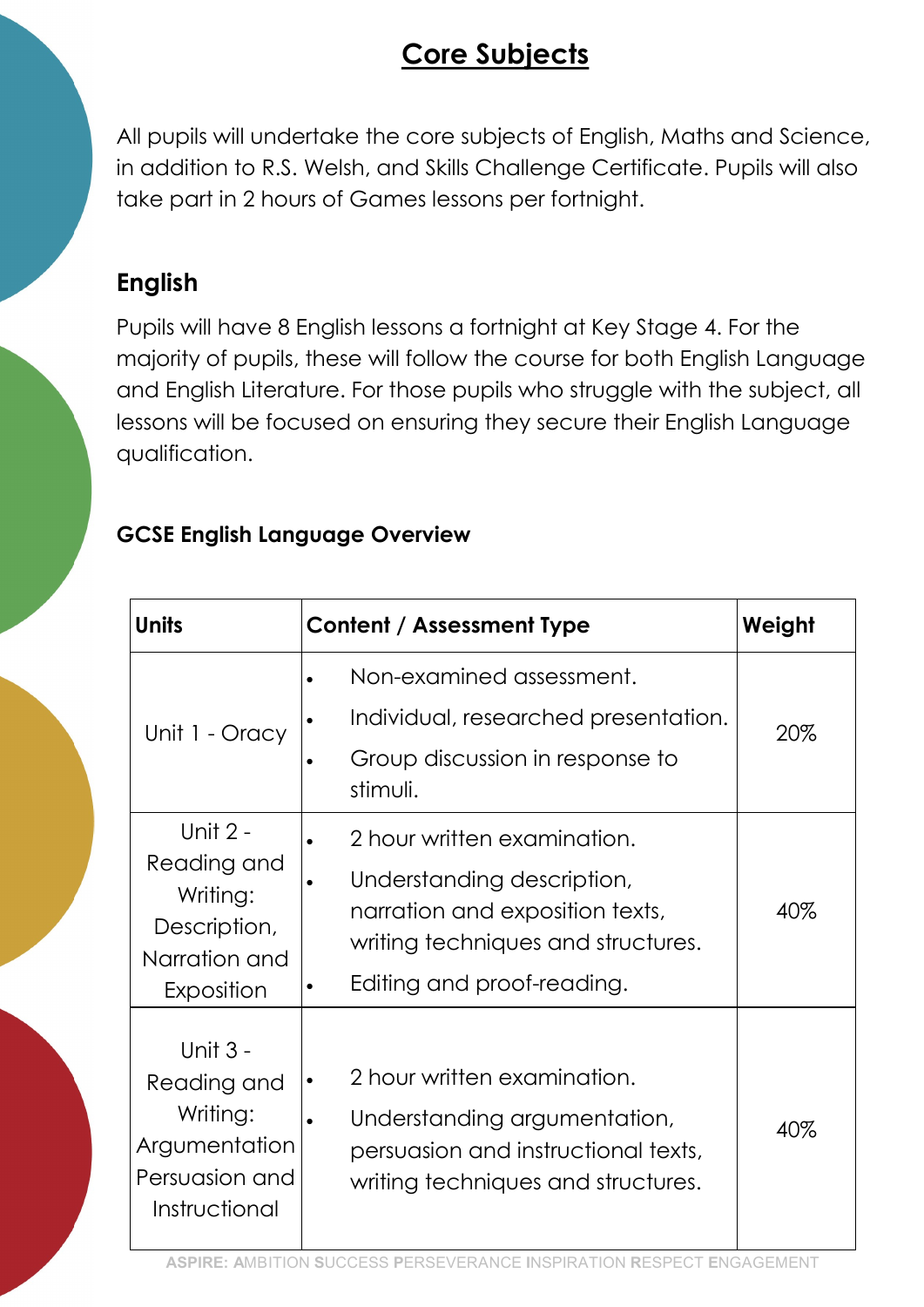### GCSE English Literature Overview

| <b>Units</b>                                                        | <b>Content / Assessment Type</b>                                                                                                                                                                 | Weight |
|---------------------------------------------------------------------|--------------------------------------------------------------------------------------------------------------------------------------------------------------------------------------------------|--------|
| Unit 1 - Prose<br>and Poetry                                        | 2 hour written examination.<br>Study of an individual text (Of Mice<br>and Men), in context.<br>Study and comparison of<br>contemporary poetry.                                                  | 35%    |
| Unit 2 - Literary<br>Heritage<br>Drama and<br>Contemporary<br>Prose | 2 hour written examination.<br>Close study of two texts (Blood<br>Brothers and A Christmas Carol), in<br>context.                                                                                | 40%    |
| Unit 3 -<br>Shakespeare<br>and Welsh<br>Writing in<br>English       | Non-examination assessment.<br>Study of a Shakespeare play,<br>chosen by centre.<br>Close study and comparison of at<br>$\bullet$<br>least two Welsh poems, on a theme<br>set by the exam board. | 25%    |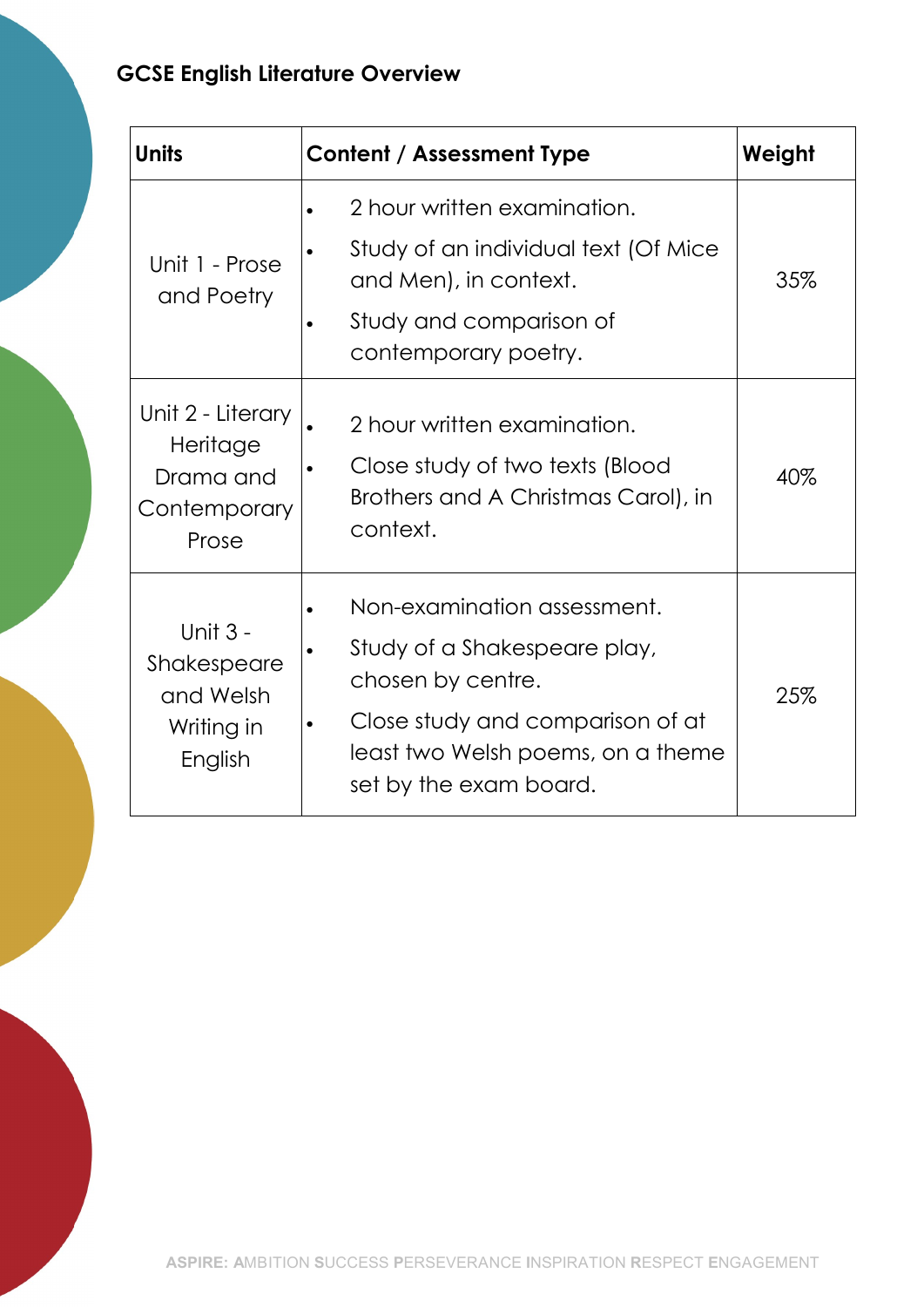# **Maths**

At Key Stage 4, pupils have 7 Maths lessons per fortnight, with pupils earning two qualifications in the subject.

GCSE Mathematics - Numeracy teaches and assesses mathematics that pupils will use in everyday life, the world of work, and other general curriculum areas. GCSE Mathematics furnishes pupils with the skills needed for further progression to scientific, technical, or further mathematical study.

Each course has two written exam papers (a calculator-allowed, and non-calculator), in one of three tiers: higher (A\*-C grade), intermediate (B-E grade), and foundation (D-G grade).

### GCSE Mathematics / Mathematics - Numeracy Overview

(details of examinations and units are the same for both subjects)

| <b>Units</b>                       | Content / Assessment Type                                                                                         | Weight |
|------------------------------------|-------------------------------------------------------------------------------------------------------------------|--------|
| Unit 1 - Non-<br>calculator        | Higher/Intermediate - 1 hour 45 min<br>written examination.<br>Foundation - 1 hour 30 min written<br>examination. | 50%    |
| Unit 2 -<br>Calculator-<br>allowed | Higher/Intermediate - 1 hour 45 min<br>written examination.<br>Foundation - 1 hour 30 min written<br>examination. | 50%    |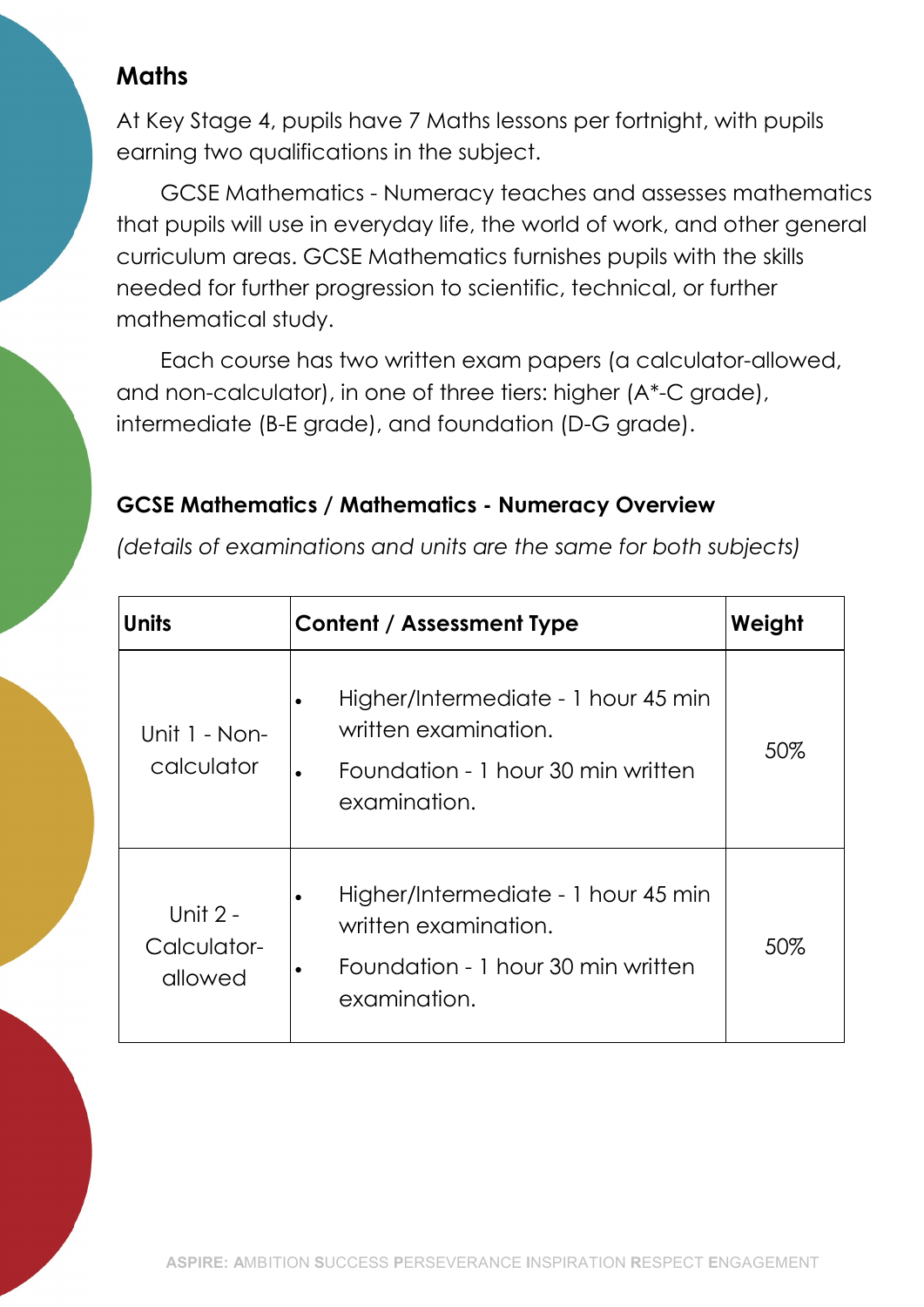## Science

Pupils will have 9 Science lessons a fortnight, and follow one of three courses.

More able and talented pupils will study 'triple science', earning 3 separate GCSE qualifications in Biology, Chemistry, and Physics. The remaining pupils will study either GCSE Double Award Science (earning two GCSEs), or GCSE Single Award Applied Science (earning one GCSE ). Both courses provide balanced coverage of all three sciences.

Each subject involves written exams and practical assessments. Examination papers for all courses are tiered, with pupils sitting either higher (A\*-D grades) or foundation (C-G grades).

### GCSE Triple Science

| <b>Units</b> | Content / Assessment Type                                                                                                                  | Weight |
|--------------|--------------------------------------------------------------------------------------------------------------------------------------------|--------|
| Unit 1       | <b>Biology</b> - Cells, organ systems and<br>eco systems - 1 hour 45 min written<br>examination.                                           | 45%    |
|              | <b>Chemistry</b> - Chemical substances,<br>reactions and essential resources - 1<br>hour 45 min written examination.                       | 45%    |
|              | <b>Physics</b> - Electricity, energy and<br>waves - 1 hour 45 min examination.                                                             | 45%    |
| Unit 2       | <b>Biology</b> - variation, homeostasis and<br>micro-organisms - 1 hour 45 min<br>written examination.                                     | 45%    |
|              | <b>Chemistry</b> - Chemical bonding,<br>application of chemical reactions<br>and organic chemistry - 1 hour 45 min<br>written examination. | 45%    |
|              | <b>Physics</b> - Forces, space and<br>radioactivity - 1 hour 45 min written<br>examination.                                                | 45%    |
| Unit 3       | <b>Biology/Chemistry/Physics</b> - practical<br>assessment                                                                                 | 10%    |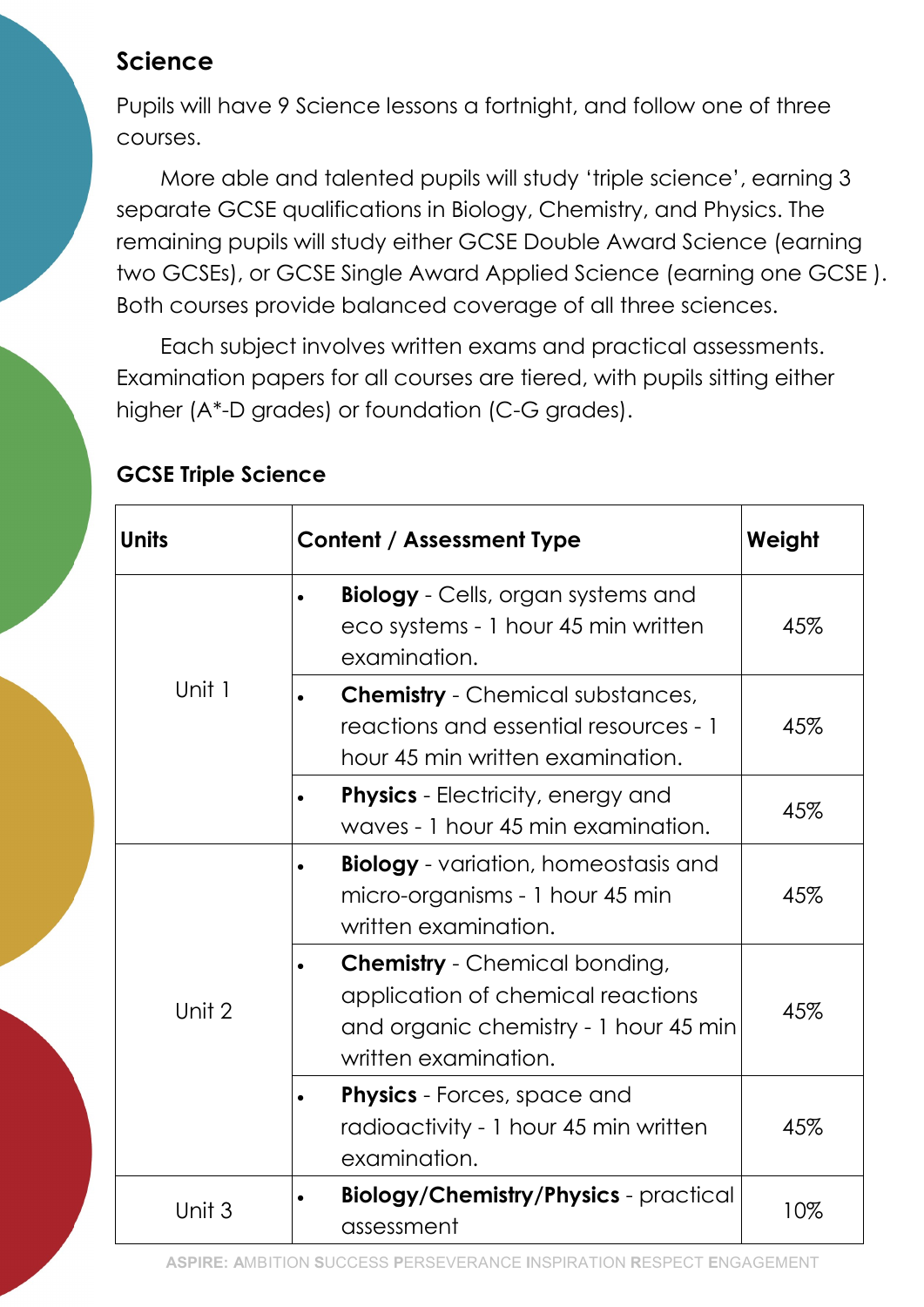### GCSE Science Double Award

| Units  | Content / Assessment Type                           | Weight |
|--------|-----------------------------------------------------|--------|
| Unit 1 | Biology 1 - 1 hour 15 min written<br>examination.   | 15%    |
| Unit 2 | Chemistry 1 - 1 hour 15 min written<br>examination. | 15%    |
| Unit 3 | Physics 1 - 1 hour 15 min written<br>examination.   | 15%    |
| Unit 4 | Biology 2 - 1 hour 15 min written<br>examination.   | 15%    |
| Unit 5 | Chemistry 2 - 1 hour 15 min written<br>examination. | 15%    |
| Unit 6 | Physics 2 - 1 hour 15 min written<br>examination.   | 15%    |
| Unit 7 | Practical assessment                                | 10%    |

### GCSE Applied Science (Single Award)

| Units  | <b>Content / Assessment Type</b>                                                       | Weight |
|--------|----------------------------------------------------------------------------------------|--------|
| Unit 1 | Science in the modern world -<br>$\bullet$<br>1 hour 30 min written examination.       | 40%    |
| Unit 2 | Science to support our lifestyles -<br>$\bullet$<br>1 hour 30 min written examination. | 30%    |
| Unit 3 | Task based assessment.<br>$\bullet$                                                    | 20%    |
| Unit 4 | Practical assessment.                                                                  | 10%    |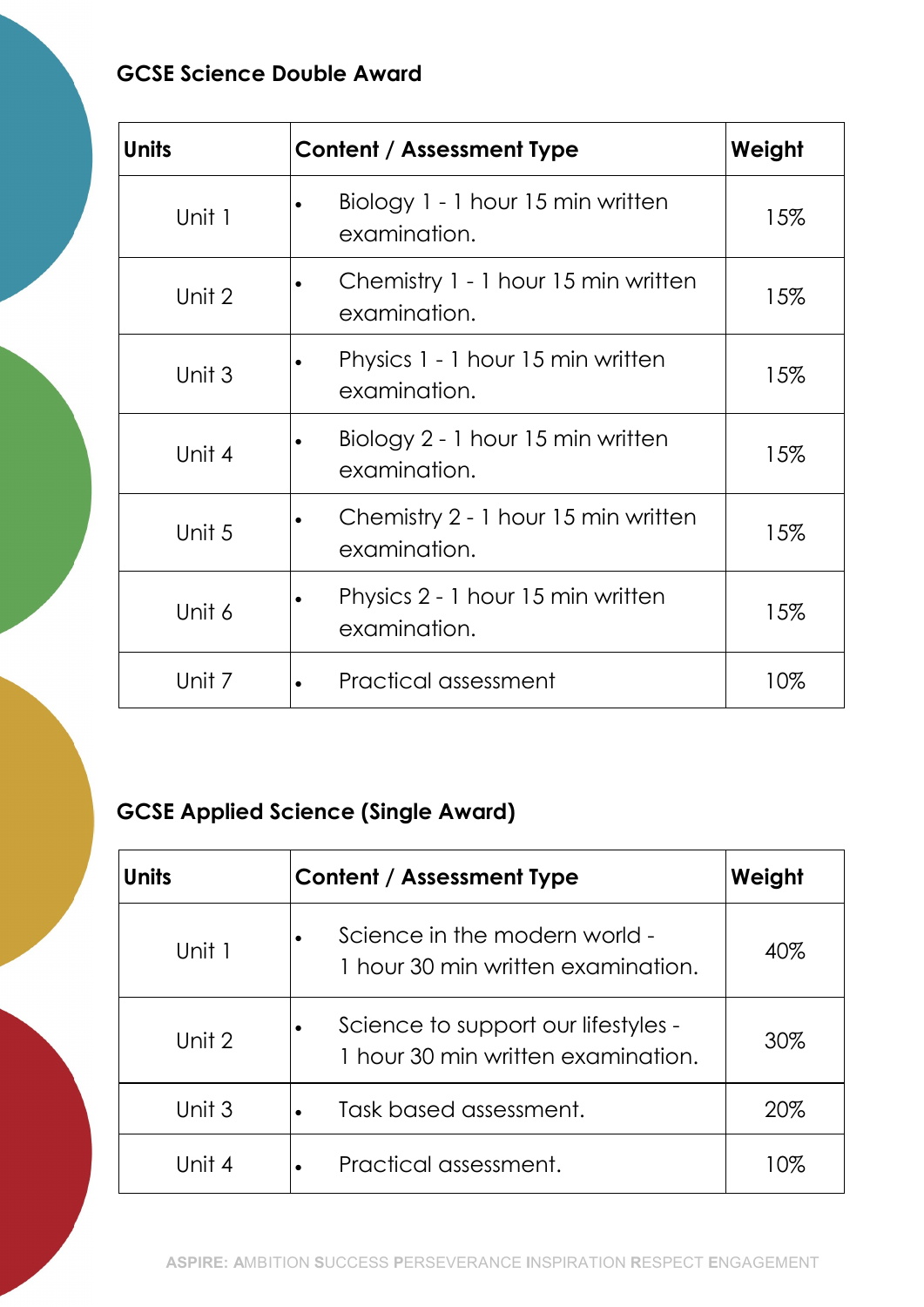# Welsh

Pupils have 4 Welsh lessons a fortnight, and continue to build on their learning from Key Stage 3.

The course assesses pupils on speaking, listening, reading and writing, through a mixture of written examinations and non-examination assessments.

| <b>Units</b>                                                              | <b>Content / Assessment Type</b>                                                                                                                                                                                                                    | Weight |
|---------------------------------------------------------------------------|-----------------------------------------------------------------------------------------------------------------------------------------------------------------------------------------------------------------------------------------------------|--------|
| Unit 1 - Oracy<br>response to<br>visual stimulus<br>(completed in<br>Yr10 | Two part task for pair/group of three<br>$\bullet$<br>based on visual stimuli provided by<br>exam board<br>Watch visual clip and complete<br>$\bullet$<br>related sheet.<br>Discussion between pair/group on<br>$\bullet$<br>what has been watched. | 25%    |
| Unit 2 -<br>Communicating<br>with other<br>people                         | Discussion in pairs/groups of three,<br>based on triggers such as a<br>combination of graphs, pictures<br>and short reading texts provided by<br>exam board.                                                                                        | 25%    |
| Unit 3 -<br>Narrative,<br>specific, and<br>instructional                  | 1 hour 30 min written examination.                                                                                                                                                                                                                  | 25%    |
| Unit 4 -<br>Descriptive,<br>creative and<br>imaginative                   | 1 hour 30 min written examination.                                                                                                                                                                                                                  | 25%    |

A small number of pupils will study the Agored Cymru Level 2 Certificate 'Wales, Europe and the World,'. This is a vocational course, assessed through portfolios produced by pupils. The groups to follow this course will be identified by the Welsh Department at the end of Year 9.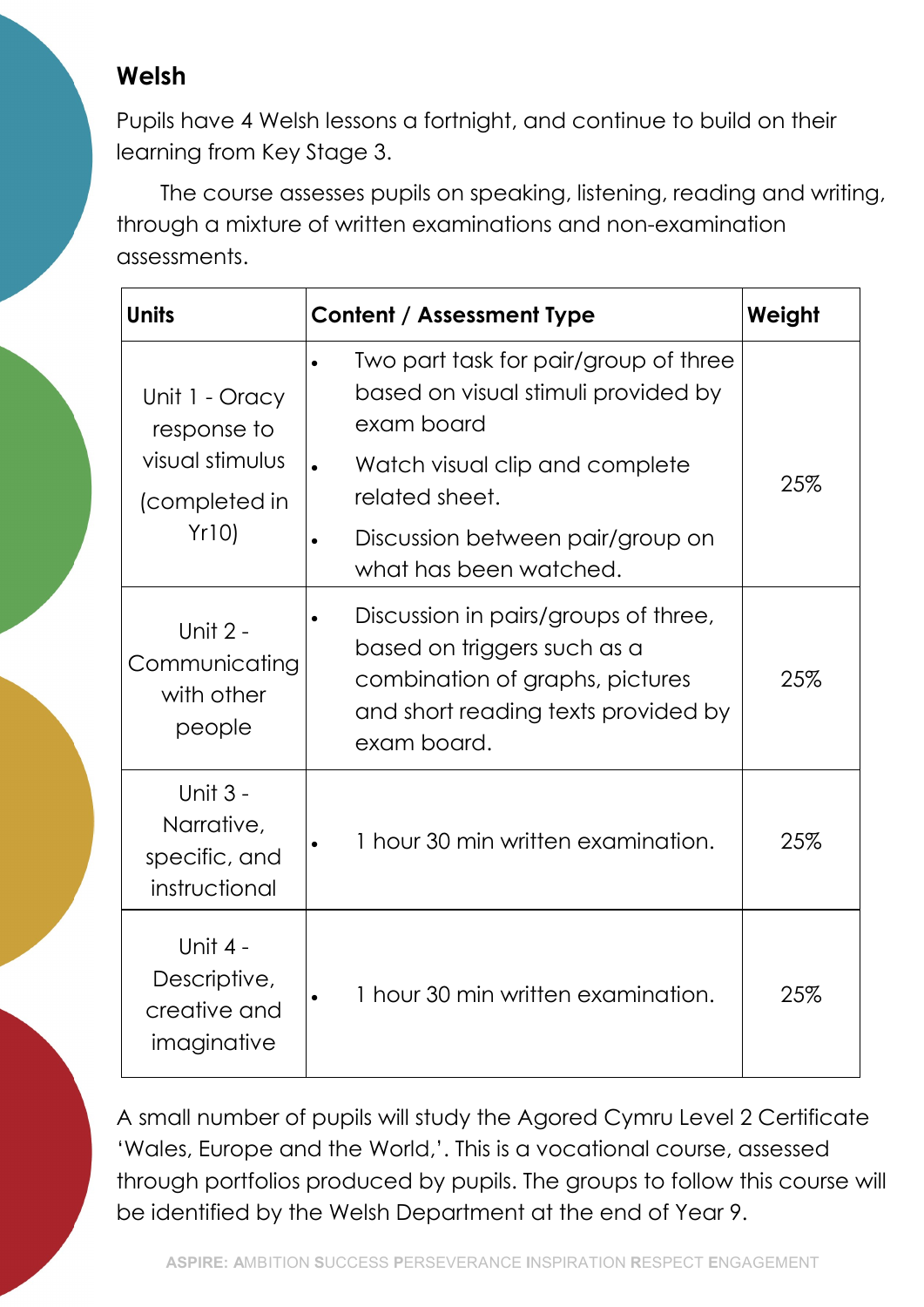# Religious Studies

All pupils will have 4 R.S. lessons a fortnight, and will follow one of two courses:

- Either GCSE Religious Studies, which is assessed solely by written examinations, and covers a range of philosophical and ethical topics, along with the study of Christianity and world religions;
- · Or The NCFE Level 2 Equality and Diversity qualification, which offers a more vocational form of study, which is assessed through portfolios produced by pupils.

### GCSE Religious Studies

| Units                                               | Content / Assessment Type                                                                                                     | Weight |
|-----------------------------------------------------|-------------------------------------------------------------------------------------------------------------------------------|--------|
| Unit 1 - Religion<br>and<br>philosophical<br>themes | 2 hour written examination<br>Study of specified core beliefs/                                                                |        |
|                                                     | teachings/practices of Christianity<br>and world religions.                                                                   | 50%    |
|                                                     | Themes of Life & Death, and Good<br>& Evil from the perspective of<br>Christianity and world religions.                       |        |
| Unit 2 - Religion<br>and ethical<br>themes          | 2 hour written examination<br>Study of specified core beliefs/<br>teachings/practices of Christianity<br>and world religions. | 50%    |
|                                                     | Themes of Relationships, and<br>Human Rights from the perspective<br>of Christianity and world religions.                     |        |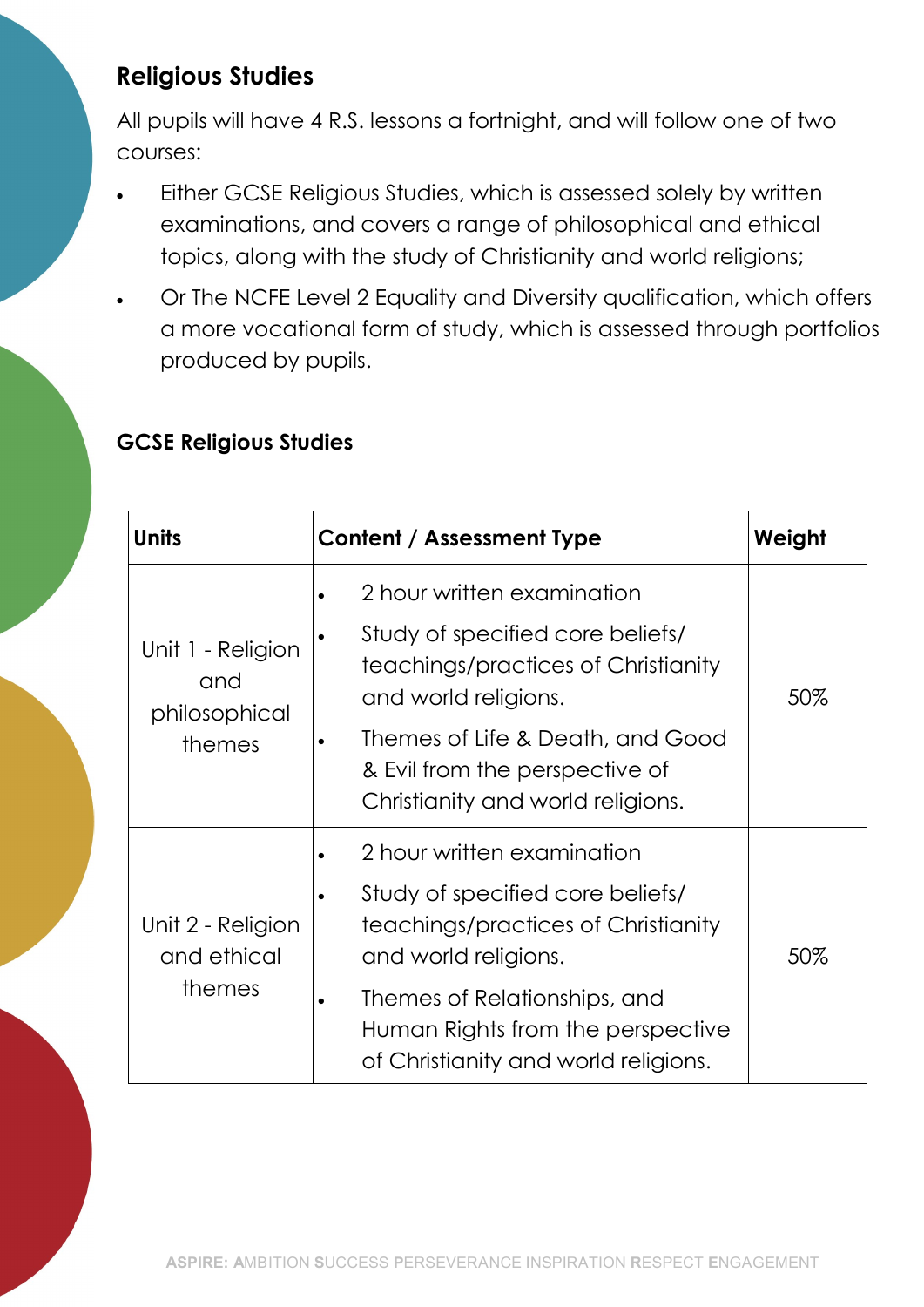### NCFE Level 2 Equality and Diversity

| <b>Units</b>                                           | Content                                                                                                                                   |
|--------------------------------------------------------|-------------------------------------------------------------------------------------------------------------------------------------------|
| Unit 1 - Equality<br>and diversity in<br>society       | Consider what is meant by the terms 'equality'<br>$\bullet$<br>and 'diversity'.                                                           |
|                                                        | Develop an understanding of the effects of<br>$\bullet$<br>stereotyping, labelling, prejudice, and<br>discrimination.                     |
| Unit 2 - Equality<br>and diversity in<br>the community | Consider the extent and value of diversity within<br>a chosen community.                                                                  |
|                                                        | Develop an understanding of potential<br>$\bullet$<br>inequalities which can occur within<br>communities.                                 |
|                                                        | Develop knowledge of support services and<br>groups which exist to ensure equality and<br>diversity are maintained.                       |
| Unit 3 - Equality<br>and diversity in<br>the workplace | Develop an understanding of the meaning of<br>$\bullet$<br>equality and diversity in the workplace.                                       |
|                                                        | Develop knowledge about how equality and<br>diversity are monitored in the workplace, and<br>how the rights of individuals are protected. |

Throughout the course, pupils will build a portfolio of evidence which demonstrates achievement of the learning outcomes and assessment criteria associated with each unit.